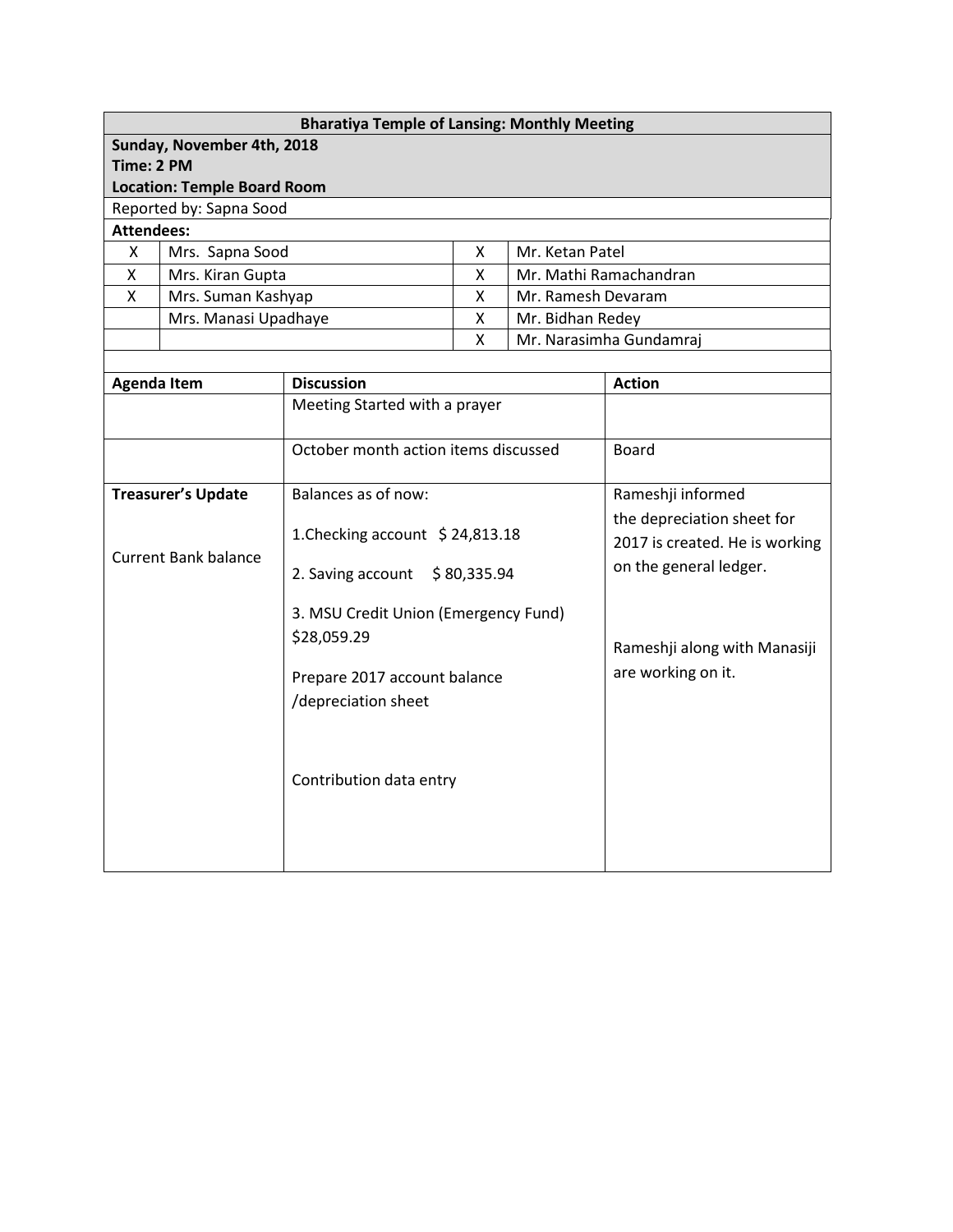| Pooja Committee    | Diwali program preparation    | Sapna and Sumanji informed<br>that the preparation is going<br>smooth.                                                                                                                                                                                                               |
|--------------------|-------------------------------|--------------------------------------------------------------------------------------------------------------------------------------------------------------------------------------------------------------------------------------------------------------------------------------|
|                    | Volunteer recognition/Plaques | <b>Volunteer Recognition</b><br>plaques were ordered by<br>Mathiji.                                                                                                                                                                                                                  |
|                    |                               | Fireworks bought.                                                                                                                                                                                                                                                                    |
|                    | Diwali Brochure               | Sent for printing                                                                                                                                                                                                                                                                    |
|                    |                               |                                                                                                                                                                                                                                                                                      |
|                    |                               |                                                                                                                                                                                                                                                                                      |
|                    |                               |                                                                                                                                                                                                                                                                                      |
| <b>Maintenance</b> | Sanctum Leak                  | Ketanji informed he is<br>working on it along with<br>Adityaji.                                                                                                                                                                                                                      |
|                    | Panditji House Kitchen        | Bidhanji informed about the<br>cost and Granite for the<br>counter top was approved by<br>the board.                                                                                                                                                                                 |
|                    | Hundi-Safe Locker             | Ketanji has ordered                                                                                                                                                                                                                                                                  |
|                    | Maintenance up-date           | Ketanji updated the<br>following:                                                                                                                                                                                                                                                    |
|                    |                               | 1. 5+ exit signs replaced.<br>2. One switch cover installed.<br>3. Track lighting focused on<br>life member's plaque board<br>fixed/replaced with new<br>fixtures and bulbs.<br>4. Spot lighting focused on<br>Om sign in havan area<br>fixed/replaced with new<br>fixture and bulb. |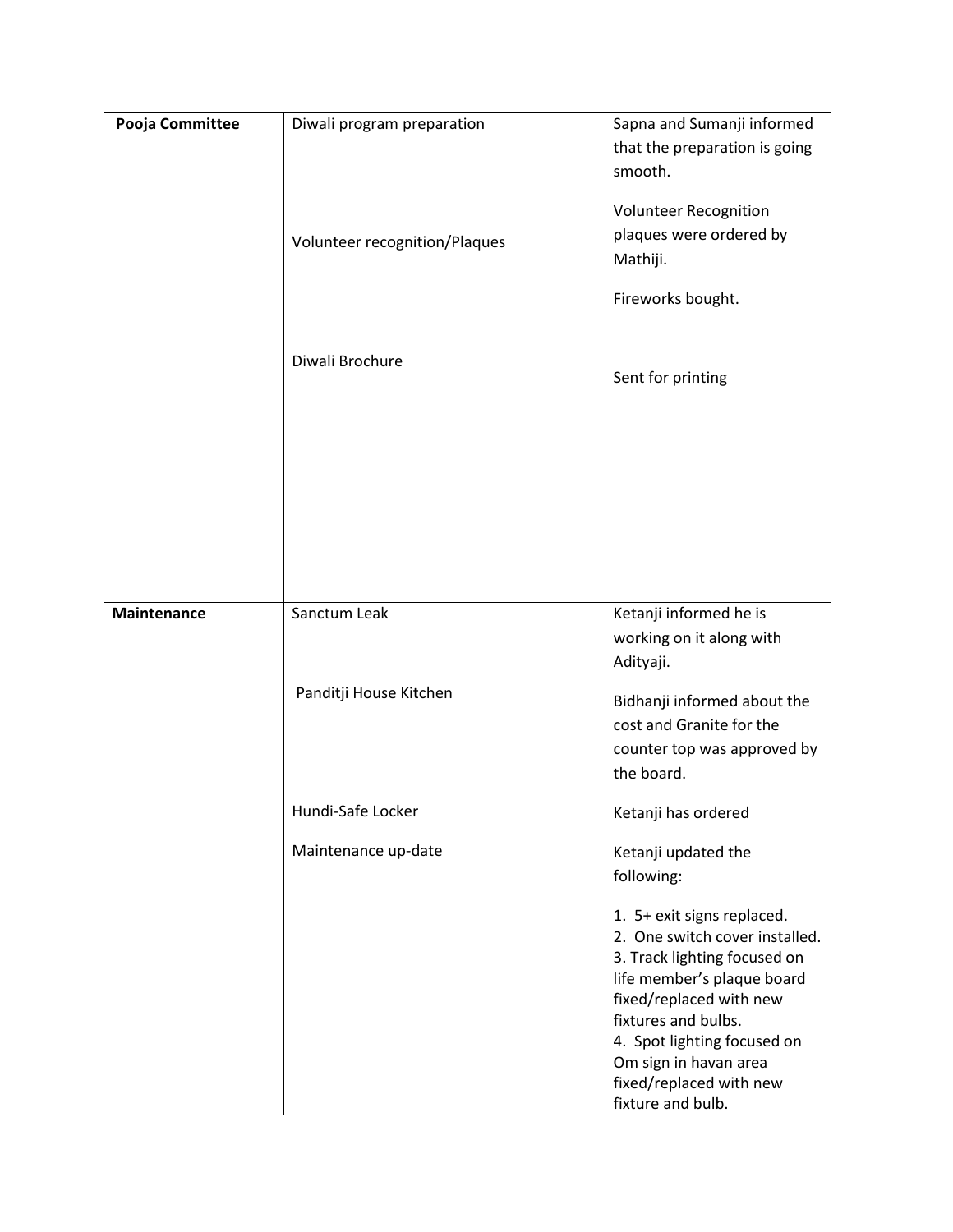|                         |                                      | 5. Hooks in exit staircase<br>installed & Ladders are hung<br>in order to clear exit<br>staircase.<br>6. Suggested putting a Siren<br>for fire alarm as it was not<br>allowed-approved by the<br>basement<br>7. New batteries installed in<br>7 exit signs with emergency<br>lights-they are all working<br>consistent with city code.<br>8. Some old bulbs replaced<br>with new LED bulbs<br>9. Basement wall is patched<br>and painted.<br>10. Basement bathroom<br>faucet to be replaced<br>11. Will be working on<br>changing the threshold for no<br>mice entry<br>12. Looking into putting a<br>canopy to stop water<br>entering the basement<br>13. High water alert system<br>will be set up this week<br>14. Will be getting the Table<br>racks welded half way<br>15. Working on Telephone<br>issue<br>16. Snow removal contract to |
|-------------------------|--------------------------------------|-----------------------------------------------------------------------------------------------------------------------------------------------------------------------------------------------------------------------------------------------------------------------------------------------------------------------------------------------------------------------------------------------------------------------------------------------------------------------------------------------------------------------------------------------------------------------------------------------------------------------------------------------------------------------------------------------------------------------------------------------------------------------------------------------------------------------------------------------|
|                         |                                      | be signed.                                                                                                                                                                                                                                                                                                                                                                                                                                                                                                                                                                                                                                                                                                                                                                                                                                    |
| <b>PR</b> committee     | Update                               | Bidhanji informed it is going<br>smooth                                                                                                                                                                                                                                                                                                                                                                                                                                                                                                                                                                                                                                                                                                                                                                                                       |
| <b>Priest Committee</b> | Priest committee meeting updates     | Update given by Kiranji.                                                                                                                                                                                                                                                                                                                                                                                                                                                                                                                                                                                                                                                                                                                                                                                                                      |
| update                  |                                      | Kiranji will be getting the<br>contracts of the priests<br>signed after Diwali.                                                                                                                                                                                                                                                                                                                                                                                                                                                                                                                                                                                                                                                                                                                                                               |
| <b>Fund Raising</b>     | Discussed fundraising.               | Under progress- Bidhanji,                                                                                                                                                                                                                                                                                                                                                                                                                                                                                                                                                                                                                                                                                                                                                                                                                     |
| <b>Committee</b>        | Sending letter to the pledged donors | Mathiji.                                                                                                                                                                                                                                                                                                                                                                                                                                                                                                                                                                                                                                                                                                                                                                                                                                      |
|                         |                                      | Sumanji is done                                                                                                                                                                                                                                                                                                                                                                                                                                                                                                                                                                                                                                                                                                                                                                                                                               |
|                         | Fund raising for Sanctum Leak        | Emails to be sent                                                                                                                                                                                                                                                                                                                                                                                                                                                                                                                                                                                                                                                                                                                                                                                                                             |